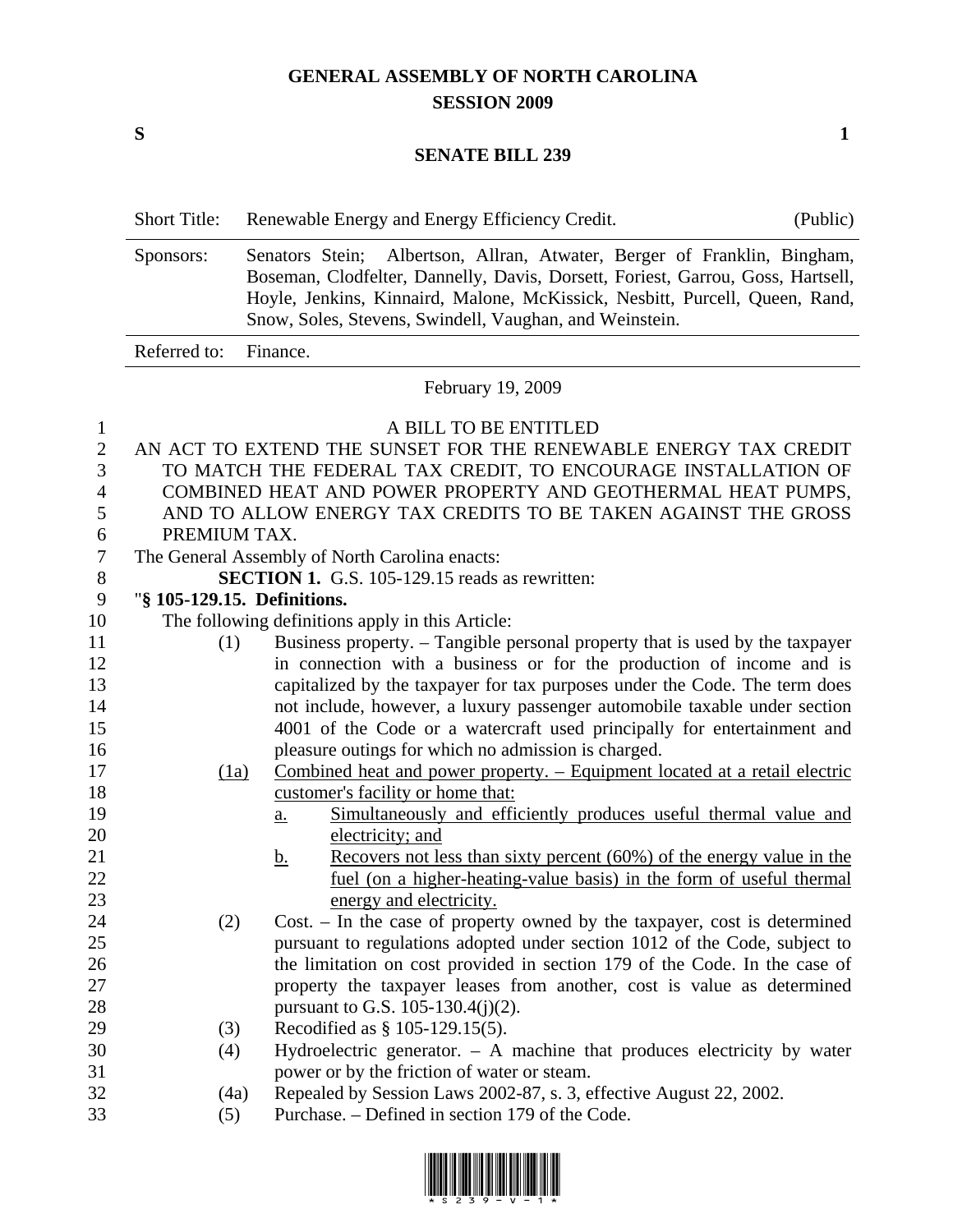|                | <b>General Assembly of North Carolina</b>                                                                                                                                                |                                                                                                 |                                                     | <b>Session 2009</b>                                                                                 |  |  |  |
|----------------|------------------------------------------------------------------------------------------------------------------------------------------------------------------------------------------|-------------------------------------------------------------------------------------------------|-----------------------------------------------------|-----------------------------------------------------------------------------------------------------|--|--|--|
| $\mathbf{1}$   | (6)                                                                                                                                                                                      |                                                                                                 |                                                     | Renewable biomass resources. – Organic matter produced by terrestrial and                           |  |  |  |
| $\mathbf{2}$   |                                                                                                                                                                                          |                                                                                                 |                                                     | aquatic plants and animals, such as standing vegetation, aquatic crops,                             |  |  |  |
| 3              |                                                                                                                                                                                          |                                                                                                 |                                                     | forestry and agricultural residues, spent pulping liquor, landfill wastes, and                      |  |  |  |
| $\overline{4}$ |                                                                                                                                                                                          |                                                                                                 | animal wastes.                                      |                                                                                                     |  |  |  |
| 5              | (7)                                                                                                                                                                                      |                                                                                                 |                                                     | Renewable energy and energy efficient property. - Any of the following                              |  |  |  |
| 6              |                                                                                                                                                                                          |                                                                                                 | machinery and equipment or real property:           |                                                                                                     |  |  |  |
| $\overline{7}$ |                                                                                                                                                                                          | a.                                                                                              |                                                     | Biomass equipment that uses renewable biomass resources for                                         |  |  |  |
| 8              |                                                                                                                                                                                          |                                                                                                 |                                                     | biofuel production of ethanol, methanol, and biodiesel; anaerobic                                   |  |  |  |
| 9              |                                                                                                                                                                                          |                                                                                                 |                                                     | biogas production of methane utilizing agricultural and animal waste                                |  |  |  |
| 10             |                                                                                                                                                                                          |                                                                                                 |                                                     | or garbage; or commercial thermal or electrical generation. The term                                |  |  |  |
| 11             |                                                                                                                                                                                          |                                                                                                 |                                                     | also includes related devices for converting, conditioning, and storing                             |  |  |  |
| 12             |                                                                                                                                                                                          |                                                                                                 |                                                     | the liquid fuels, gas, and electricity produced with biomass                                        |  |  |  |
| 13             |                                                                                                                                                                                          |                                                                                                 | equipment.                                          |                                                                                                     |  |  |  |
| 14             |                                                                                                                                                                                          | b.                                                                                              |                                                     | Hydroelectric generators located at existing dams or in free-flowing                                |  |  |  |
| 15             |                                                                                                                                                                                          |                                                                                                 |                                                     | waterways, and related devices for water supply and control, and                                    |  |  |  |
| 16             |                                                                                                                                                                                          |                                                                                                 |                                                     | converting, conditioning, and storing the electricity generated.                                    |  |  |  |
| 17             |                                                                                                                                                                                          | c.                                                                                              |                                                     | Solar energy equipment that uses solar radiation as a substitute for                                |  |  |  |
| 18             |                                                                                                                                                                                          |                                                                                                 |                                                     | traditional energy for water heating, active space heating and                                      |  |  |  |
| 19             |                                                                                                                                                                                          |                                                                                                 |                                                     | cooling, passive heating, daylighting, generating electricity,                                      |  |  |  |
| 20             |                                                                                                                                                                                          |                                                                                                 |                                                     | distillation, desalination, detoxification, or the production of                                    |  |  |  |
| 21             |                                                                                                                                                                                          |                                                                                                 |                                                     | industrial or commercial process heat. The term also includes related                               |  |  |  |
| 22             |                                                                                                                                                                                          |                                                                                                 |                                                     | devices necessary for collecting, storing, exchanging, conditioning,                                |  |  |  |
|                |                                                                                                                                                                                          |                                                                                                 |                                                     | or converting solar energy to other useful forms of energy.                                         |  |  |  |
| 24             |                                                                                                                                                                                          | d.                                                                                              |                                                     | Wind equipment required to capture and convert wind energy into                                     |  |  |  |
| 25             |                                                                                                                                                                                          |                                                                                                 |                                                     | electricity or mechanical power, and related devices for converting,                                |  |  |  |
| 26             |                                                                                                                                                                                          |                                                                                                 | conditioning, and storing the electricity produced. |                                                                                                     |  |  |  |
| 27             |                                                                                                                                                                                          | <u>e.</u>                                                                                       |                                                     | Geothermal heat pumps that use the ground or groundwater as a                                       |  |  |  |
| 28             |                                                                                                                                                                                          |                                                                                                 |                                                     | thermal energy source to heat a structure or as a thermal energy sink                               |  |  |  |
| 29             |                                                                                                                                                                                          |                                                                                                 | to cool a structure.                                |                                                                                                     |  |  |  |
| 30             | (8)                                                                                                                                                                                      |                                                                                                 | Renewable fuel. - Either of the following:          |                                                                                                     |  |  |  |
| 31<br>32       |                                                                                                                                                                                          | a.                                                                                              | Biodiesel, as defined in G.S. 105-449.60.           |                                                                                                     |  |  |  |
|                |                                                                                                                                                                                          | $\mathbf b$ .                                                                                   |                                                     | Ethanol either unmixed or in mixtures with gasoline that are seventy                                |  |  |  |
|                |                                                                                                                                                                                          |                                                                                                 | percent (70%) or more ethanol by volume."           |                                                                                                     |  |  |  |
|                |                                                                                                                                                                                          |                                                                                                 | SECTION 2. G.S 105-129.16A reads as rewritten:      |                                                                                                     |  |  |  |
|                |                                                                                                                                                                                          |                                                                                                 |                                                     | "§ 105-129.16A. Credit for investing in renewable energy and energy efficient property.             |  |  |  |
|                | (a)                                                                                                                                                                                      |                                                                                                 |                                                     | Credit. - If a taxpayer that has constructed, purchased, or leased renewable energy                 |  |  |  |
|                |                                                                                                                                                                                          |                                                                                                 |                                                     | and energy efficient property places it in service in this State during the taxable year, the       |  |  |  |
| 38             |                                                                                                                                                                                          |                                                                                                 |                                                     | taxpayer is allowed a credit equal to thirty-five percent (35%) of the cost of the property. In the |  |  |  |
| 39             |                                                                                                                                                                                          |                                                                                                 |                                                     | case of renewable energy and energy efficient property that serves a single-family dwelling, the    |  |  |  |
| 40<br>41       |                                                                                                                                                                                          |                                                                                                 |                                                     | credit must be taken for the taxable year in which the property is placed in service. For all other |  |  |  |
| 42             |                                                                                                                                                                                          |                                                                                                 |                                                     | renewable energy and energy efficient property, the entire credit may not be taken for the          |  |  |  |
|                | taxable year in which the property is placed in service but must be taken in five equal<br>installments beginning with the taxable year in which the property is placed in service.      |                                                                                                 |                                                     |                                                                                                     |  |  |  |
| 43<br>44       |                                                                                                                                                                                          |                                                                                                 |                                                     |                                                                                                     |  |  |  |
|                | Expiration. $-$ If, in one of the years in which the installment of a credit accrues, the<br>(b)                                                                                         |                                                                                                 |                                                     |                                                                                                     |  |  |  |
| 46             | renewable energy and energy efficient property with respect to which the credit was claimed is                                                                                           |                                                                                                 |                                                     |                                                                                                     |  |  |  |
|                | disposed of, taken out of service, or moved out of State, the credit expires and the taxpayer may                                                                                        |                                                                                                 |                                                     |                                                                                                     |  |  |  |
|                | not take any remaining installment of the credit. The taxpayer may, however, take the portion<br>of an installment that accrued in a previous year and was carried forward to the extent |                                                                                                 |                                                     |                                                                                                     |  |  |  |
|                |                                                                                                                                                                                          | permitted under G.S. 105-129.17. No credit is allowed under this section to the extent the cost |                                                     |                                                                                                     |  |  |  |
|                |                                                                                                                                                                                          |                                                                                                 |                                                     | of the renewable energy and energy efficient property was provided by public funds.                 |  |  |  |
| 50             |                                                                                                                                                                                          |                                                                                                 |                                                     |                                                                                                     |  |  |  |